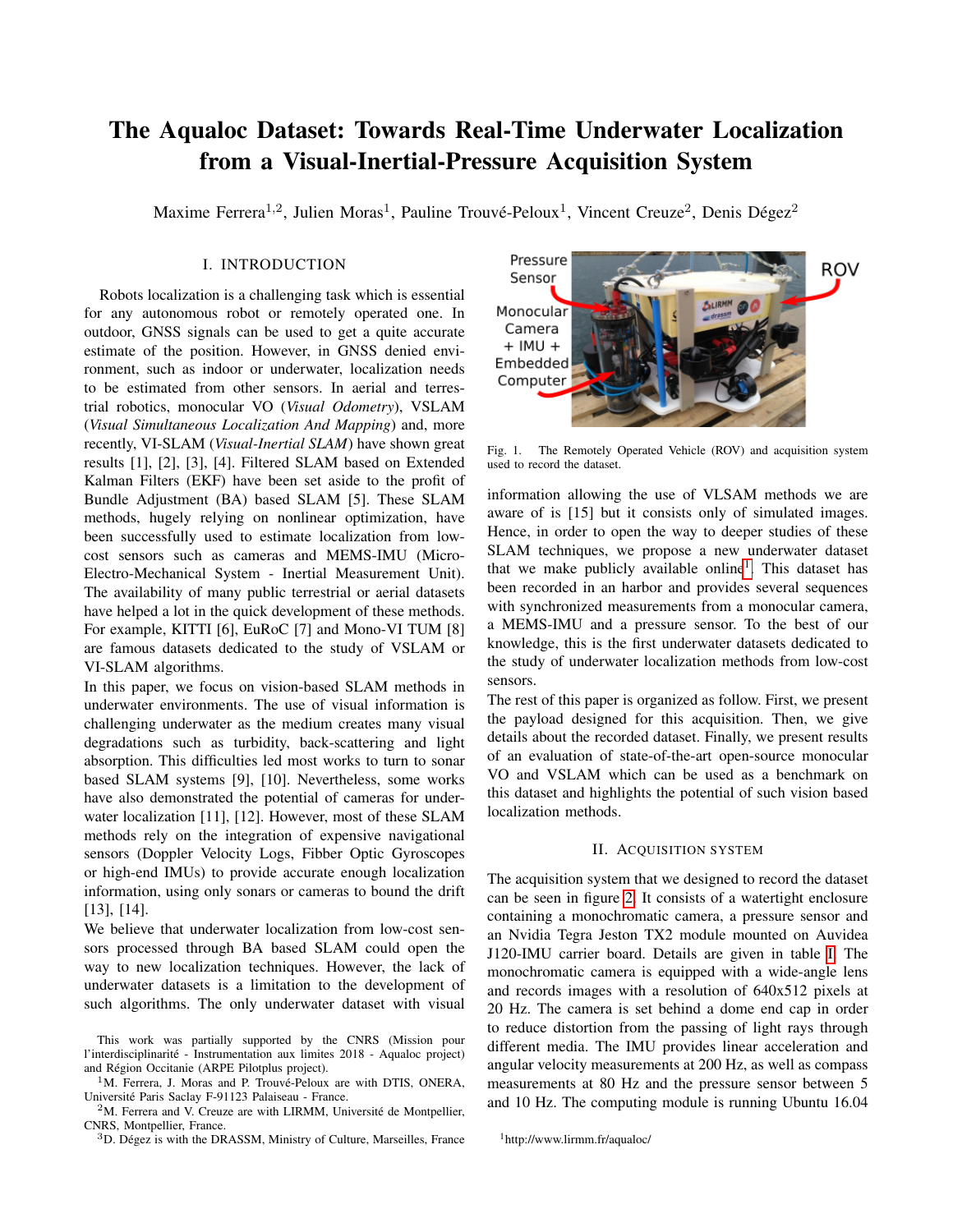

<span id="page-1-0"></span>Fig. 2. The acquisition system integrating a monocular monochromatic camera, a pressure sensor and an IMU.

|         | Specifications                   | <b>Values</b>     | Description                           |
|---------|----------------------------------|-------------------|---------------------------------------|
|         | Size.                            | $65x60x55$ cm     |                                       |
|         | Macc                             | 28 Kg             |                                       |
| Vehicle | <b>Thrusters</b>                 | 8                 | <b>Blue Robotics T200</b>             |
|         | Camera sensor                    |                   | uEye - UI-1240SE                      |
|         | Resolution                       | 640x512 px        |                                       |
|         | Sensor                           | Monochromatic     |                                       |
|         | Frame per second                 | $20$ Hz           |                                       |
|         | Lens                             |                   | Kowa LM4NCL C-Mount                   |
|         | Focal Length                     | 3.5 <sub>mm</sub> |                                       |
|         | Field of View                    | 131deg            |                                       |
|         | <b>Inertial Measurement Unit</b> |                   | <b>MEMS - MPU-9250</b>                |
| Payload | Gyroscope frequency              | 200 Hz            |                                       |
|         | Accelerometer frequency          | 200 Hz            |                                       |
|         | Compass                          | 80 Hz             |                                       |
|         | <b>Pressure Sensor</b>           |                   | MS5837 - 30BA                         |
|         | Depth Range                      | $0 - 300m$        |                                       |
|         | Resolution                       | $0.2$ mbar        |                                       |
|         | Frequency                        | $5-10$ Hz         |                                       |
|         | <b>Embedded Computer</b>         |                   |                                       |
|         | Computing Unit                   |                   | Nvidia - Tegra Jetson TX2             |
|         | Carrier board                    |                   | Auvidea J120 - IMU                    |
|         | Enclosure                        | 33.4 x 11.4 cm    | 4" Blue Robotics Watertight Enclosure |
|         | Enclosure End Cap                | <b>Dome</b>       | 4" Blue Robotics Dome End Cap         |

#### TABLE I

<span id="page-1-1"></span>SUMMARY OF THE FEATURES OF THE ROV AND THE PAYLOAD.

and records synchronously the different sensors measurements thanks to the ROS middleware. An advantage of our payload is that it is independent of any robotic architecture and can thus be embedded on any kind of Remotely Operated Vehicle (ROV) or Autonomous Underwater Vehicle (AUV). This contrasts with classical underwater robots instrumentation load which are usually integrated in the design of the robots [16].

#### III. DATASET

In order to record the dataset, the acquisition system is set to face downward on the ROV as shown in figure [1.](#page-0-1) An aprilgrid is used both for the calibration of the system and as a marker to estimate the accumulated drift in each sequence. In fact, in each sequence, the ROV starts from the aprilgrid (visible), navigates away from it (no-more visible), and finally comes back to it (visible again) Intrinsic calibration of the camera is done in situ while calibration of the extrinsic parameters between the IMU and the camera is performed in-air in order to make fast motions, required to estimate these parameters. These calibration steps are computed using Kalibr [17]. As the camera is equipped with a wide-angle camera, we used



Fig. 3. Equidistant distortion effects and removal from Kalibr calibration. Left: raw image. Right: undistorted image.

<span id="page-1-2"></span>the equidistant distortion model of Kalibr. Results of the calibration can be seen figure [3.](#page-1-2)

All the measurements have been recorded with the ROS middleware and they are hence all synchronized in ROS bags. In the online repository of the dataset, we provide both the data in a ROS bag format and as plain files. For the plain files, the IMU, pressure and compass measurements are given in independent files with a timestamp linked to every measure. The distorted and undistorted version of the images are also given as *png* images and the timestamp of each image is written in a separate file.

A total of seven sequences have been recorded using this setup. The sequences were recorded in an harbor in collaboration with the DRASS $M^2$  $M^2$ . The sequences expose different levels of difficulty with sometimes parts where vision becomes unusable. Details about each sequence are given in table [II.](#page-2-0) As explained before, each sequence starts and ends with a view on the aprilgrid which allows computing an estimate of the overall localization drift. In order to estimate this drift, for each sequence we provide the pose of the last image with respect to the first one, set as the origin of the world frame. This pose is computed by extracting features in both the first and last images. The features are then matched and we compute an essential matrix within a RANSAC loop to remove outliers. From the resulting matrix we extract the relative SE3 pose of the camera. This pose is relative in the sense that only the rotation  $R$  and the direction of the translation  $t$  are encoded in the essential matrix. In order to get the real SE3 pose, we use the pressure sensor measurement on the last image to fix the scale of the translation. In the following, we will refer to these poses as *ground truth poses*.

### IV. BENCHMARK

As a benchmark, we have run experiments using stateof-the-art monocular VO and VSLAM algorithms on each sequences. We compare ORB-SLAM [1], SVO-2 [2] and DSO [18]. ORB-SLAM is a feature-based SLAM algorithm extracting ORB [19] features for tracking and for loop closure detections. It makes use of keyframes, connected to each others from their feature matches, and efficiently optimize the built graph through Bundle Adjustment. SVO-2 is a semi-direct sparse odometry method. Direct methods do not rely on matched features as a mean of tracking and pose estimation but instead directly track photometric patches in the images. SVO-2 is semi-direct in the sense that FAST features [20] are detected in each new keyframe and then

<span id="page-1-3"></span><sup>2</sup>DRASSM: French Department of Underwater Archaeological Research